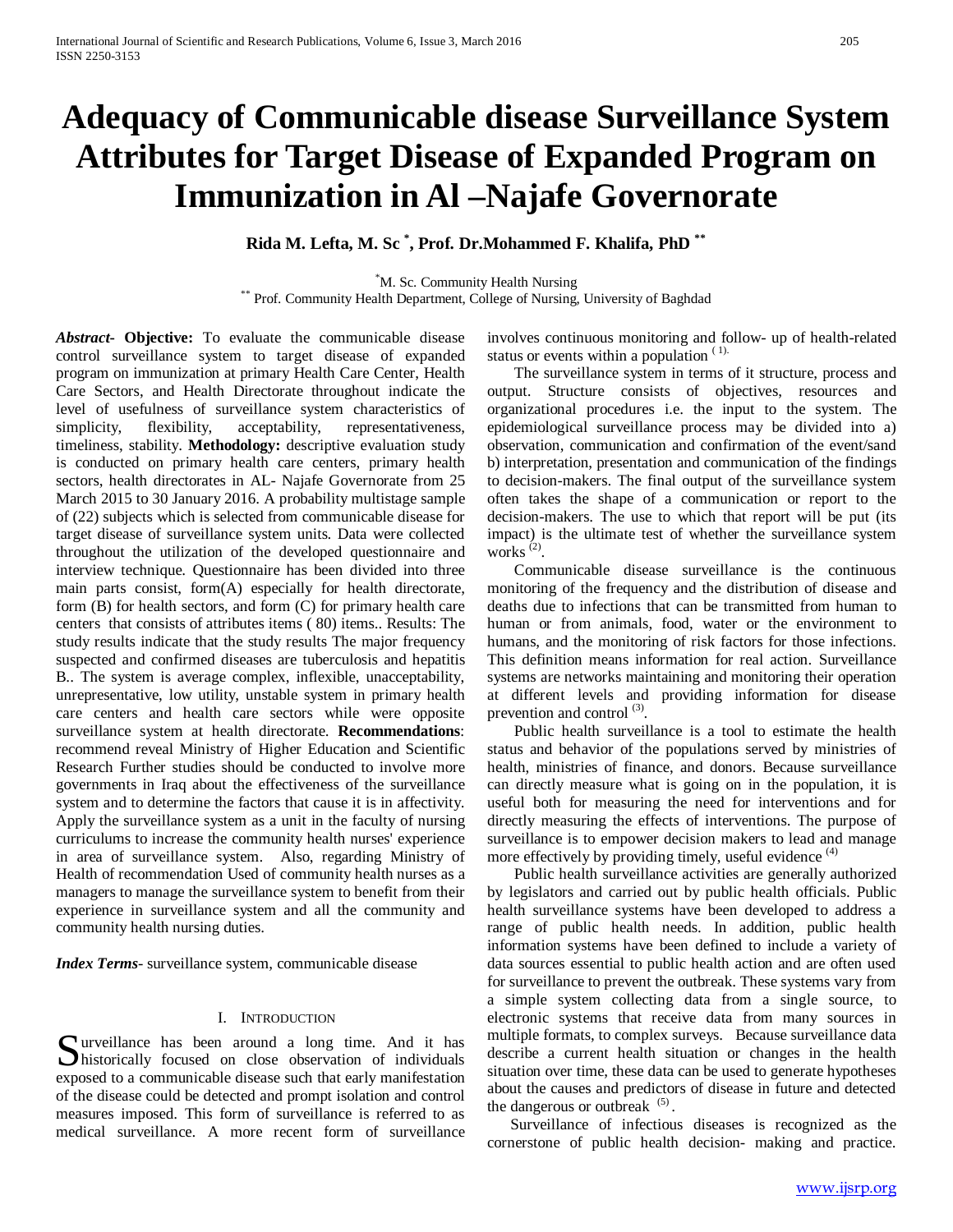Surveillance data are crucial for monitoring the health status of the population, detecting diseases and triggering action to prevent further illness, and to contain public health problems. The need to strengthen disease surveillance and response system is recognized globally. A well functioning disease surveillance system provides information for planning, implementation, monitoring and evaluation of public health intervention programmes. Early warning of epidemics is essential for effective and rapid control this consider core function for surveillance system, while information on endemic communicable diseases is essential for monitoring the disease. So, surveillance of communicable diseases is a national function  $(6)$ 

 The ease of implementation and degree of success of an evaluation of surveillance system is closely linked to the maturity of results-based management practices. Results -Based Management and Accountability Frameworks (RMAFs) help managers ensure to enhance the safety and quality of patient care provided, to reduce morbidity and mortality, and to improve health regardless of the practice setting through following points (7).

#### II. METHODOLOGY

 A descriptive study using the evaluation process is conducted on primary health care centers, health sectors, health directorate in AL-Najaf governorate. The study is carried out to evaluate the communicable disease surveillance system of target disease expanded program on immunization from 25 March 2015 to 30 January 2016. The evaluation process is employed at three levels, regional (Health Directorate), intermediate i.e. Districts (Health Sectors), and local level (Primary Health Care Centers (PHCCs) in AL. Najaf Governorate. A multistage sample of (3) Health Sectors, and (18) Primary Health Care Centers, which is selected throughout the use of probability sampling approach. The sample of study is divided into two stages which include (Health Sectors, Primary Health Centers). In addition, to Health Directorate (Public Health Department), fourth more responsible about surveillance system unit. The Study Instrument a pre tested interview administered questionnaires are used to elicit and collect information from people who are involved in the study for obtaining perfect information. The developed questionnaires are depending on CDC guideline for evaluation of public health surveillance system with some modification to be adopted with our situation. These comprised of questionnaires are (80) items. Questionnaire (A) for Health Directorate, Questionnaire (B) for Health Care Sectors, and Questionnaire (C) for Primary Health Care Centers.

 Data are collected through the utilization of the developed questionnaire and interview technique as means of data collection and keeping records of all available contacts that facilitate the access to the study sample from the period from 25 March 2015 to 30 January. Interviews are conducted with Focal points personnel of communicable disease EPI surveillance. Time for each interview varies with respect to the duty of each interviewer, after a permission was arranged from the Ministry of Planning Central Statistical System and Al-Najaf Health Directorate, the Center of Training and Staff Development. In addition to other consents are also obtained from al. Najaf Health Directorate. As a result of conducting a pilot study, reliability was determined through the implicated the cronbach alpha technique on A Simple random sample of (2) primary health care centers and one health sectors are selected for pilot study, which are involved in the surveillance system, employs at this centers are interviewed on individual basis for determining the data. Internal consistency is employed for the determination of the instrument reliability Cronbach alpha by computed for such determination.

#### III. RESULTS

### **Table (1) Distribution of the Study Sample According To Suspected and Confirm for one year for Target Disease of Surveillance System at Health Directorate in 2014**

| <b>Diseases</b>    | <b>Suspected frequencies</b> | confirmed frequencies |
|--------------------|------------------------------|-----------------------|
| TB                 | 504                          | 149                   |
| DI                 | н                            | $\bf{0}$              |
| <b>Measles</b>     | 41                           | 3                     |
| <b>Hepatitis B</b> | 269                          | 52                    |
| <b>Pertussis</b>   | 10                           | $\bf{0}$              |
| <b>Tetanus</b>     | 4                            | 3                     |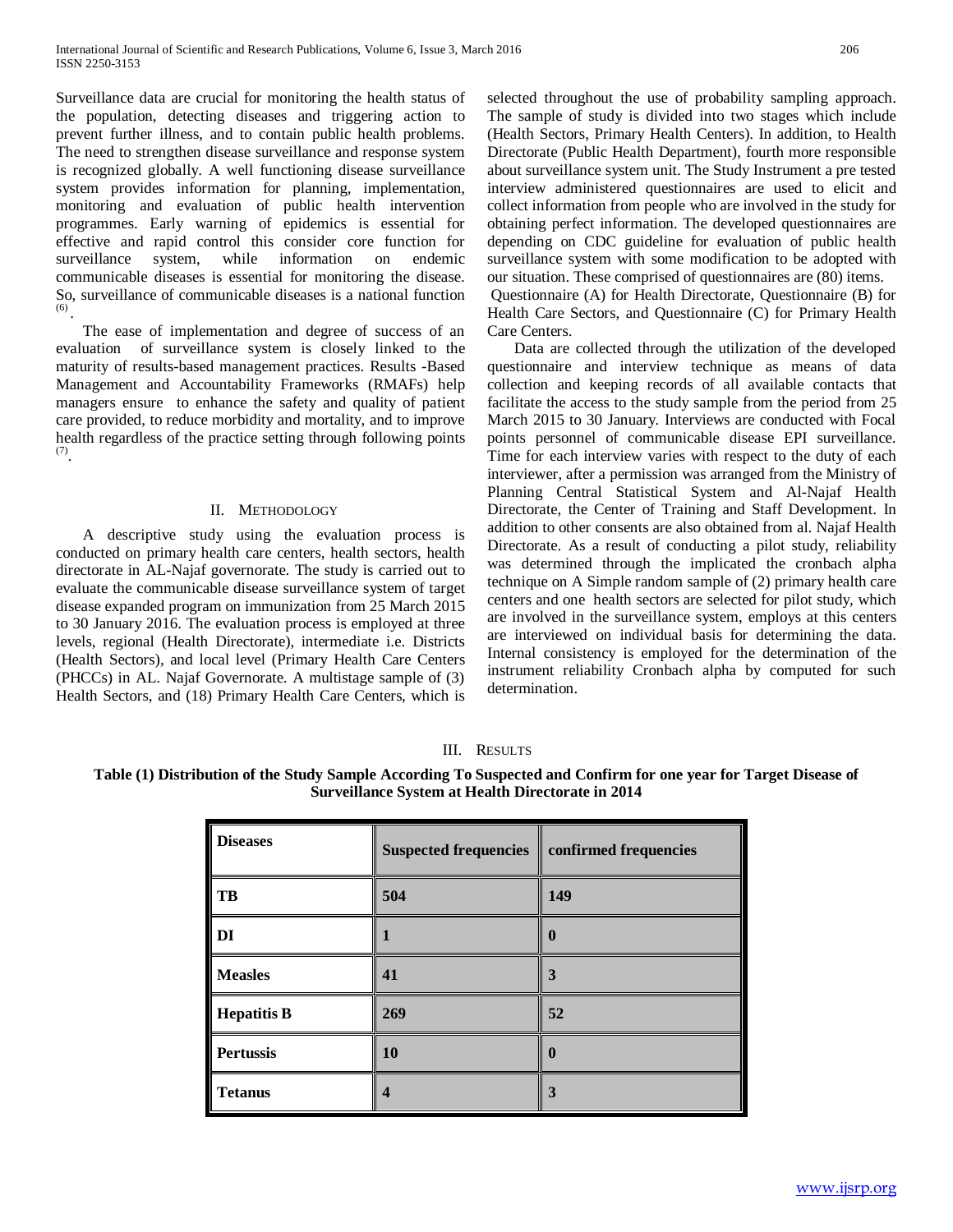| Poliomyelitis<br>Ш<br> |  |  |
|------------------------|--|--|
|------------------------|--|--|

## **T: tuberculosis; DI: diphtheria**

 $\overline{a}$ 

 This table shows that the major suspected diseases are TB and hepatitis B (504, and249) respectively. Also the study results indicate that the major confirmed diseases are TB, and hepatitis B (149and 52) respectively.

## **Table ( 2): Distribution of the Study Subjects According to Simplicity Attributes for different levels of Surveillance System**

|                                                                                            |              |              | <b>Primary</b><br><b>Care Centers</b> | <b>Health</b>            |                         | <b>Health Sectors</b> |                               |              | <b>Health Directorate</b> |                      |
|--------------------------------------------------------------------------------------------|--------------|--------------|---------------------------------------|--------------------------|-------------------------|-----------------------|-------------------------------|--------------|---------------------------|----------------------|
| <b>Attributes</b><br>for<br>surveillance system                                            | Rating       | F            | $\frac{0}{0}$                         | Evaluate                 | $\mathbf{F}$            | $\frac{0}{0}$         | Evaluate                      | $\mathbf{F}$ | $\frac{0}{0}$             | Evaluate             |
| <b>Registration records</b>                                                                | NO           | 9            | 50                                    |                          | $\mathbf{1}$            | 33.3                  |                               | $\mathbf{1}$ | 100                       |                      |
| format ) Easy to use<br>form for as cases of<br>target disease of EPI<br>an easy           | <b>YES</b>   | 9            | 50                                    |                          | $\overline{2}$          | 66.7                  |                               | $\mathbf{0}$ | $\mathbf 0$               |                      |
| be<br><b>Is</b><br>there<br>can                                                            | NO           | 10           | 55.6                                  |                          | $\overline{2}$          | 66.7                  |                               | $\bf{0}$     | $\bf{0}$                  |                      |
| classified<br>and<br>diagnosis as cases of<br>target disease of EPI<br>an easy?            | <b>YES</b>   | 8            | 44.4                                  |                          | 1                       | 33.3                  | $Range = 9 - 13.5$<br>Complex | $\mathbf{1}$ | <b>100</b>                |                      |
| The system has the<br>ability to additional<br>of<br>sources                               | NO           | 15           | 83.3                                  |                          | $\overline{2}$          | 66.7                  |                               | $\mathbf{0}$ | $\bf{0}$                  |                      |
| information, such as<br>cases of reporting the<br>existence of<br>target<br>disease of EPI | <b>YES</b>   | $\mathbf{3}$ | 16.7                                  | Range=(54-81)<br>Complex | $\mathbf{1}$            | 33.3                  |                               | 1            | <b>100</b>                | n<br>Simplicity<br>î |
|                                                                                            | <b>Total</b> | 18           | 100                                   |                          | $\overline{\mathbf{3}}$ | 100                   |                               | 1            | <b>100</b>                | Range                |

## **F: frequency, % percentage**

 This table shows that the simplicity attribute for the surveillance system is complex at the primary health care centers and health sectors with statistical range of (54-81 and 9-13.5) respectively, while at the health directorate the surveillance system is simple at range of  $(>4.5)$ .

#### **Table (3): Distribution of the Study Subjects According to flexibility Attributes for different levels of Surveillance System**

|                                                 |               | <b>Primary Health Care</b><br><b>Centers</b> |               |                                     |                | <b>Health Sectors</b> |                        | <b>Health</b><br><b>Directorate</b> |               |          |
|-------------------------------------------------|---------------|----------------------------------------------|---------------|-------------------------------------|----------------|-----------------------|------------------------|-------------------------------------|---------------|----------|
| <b>Attributes</b><br>for<br>surveillance system | <b>Rating</b> | F                                            | $\frac{0}{0}$ | ation                               | $\mathbf F$    | $\frac{0}{0}$         | uation<br>6            | F                                   | $\frac{0}{0}$ | Ě        |
| System flexible can be<br>make changes to his   | NO            | 13                                           | 72.2          | <b>Inflexib</b><br>ange<br>2<br>لجا | $\overline{2}$ | 66.7                  | Rang<br>Ë<br>$\bullet$ | 1                                   | <b>100</b>    | nge<br>≃ |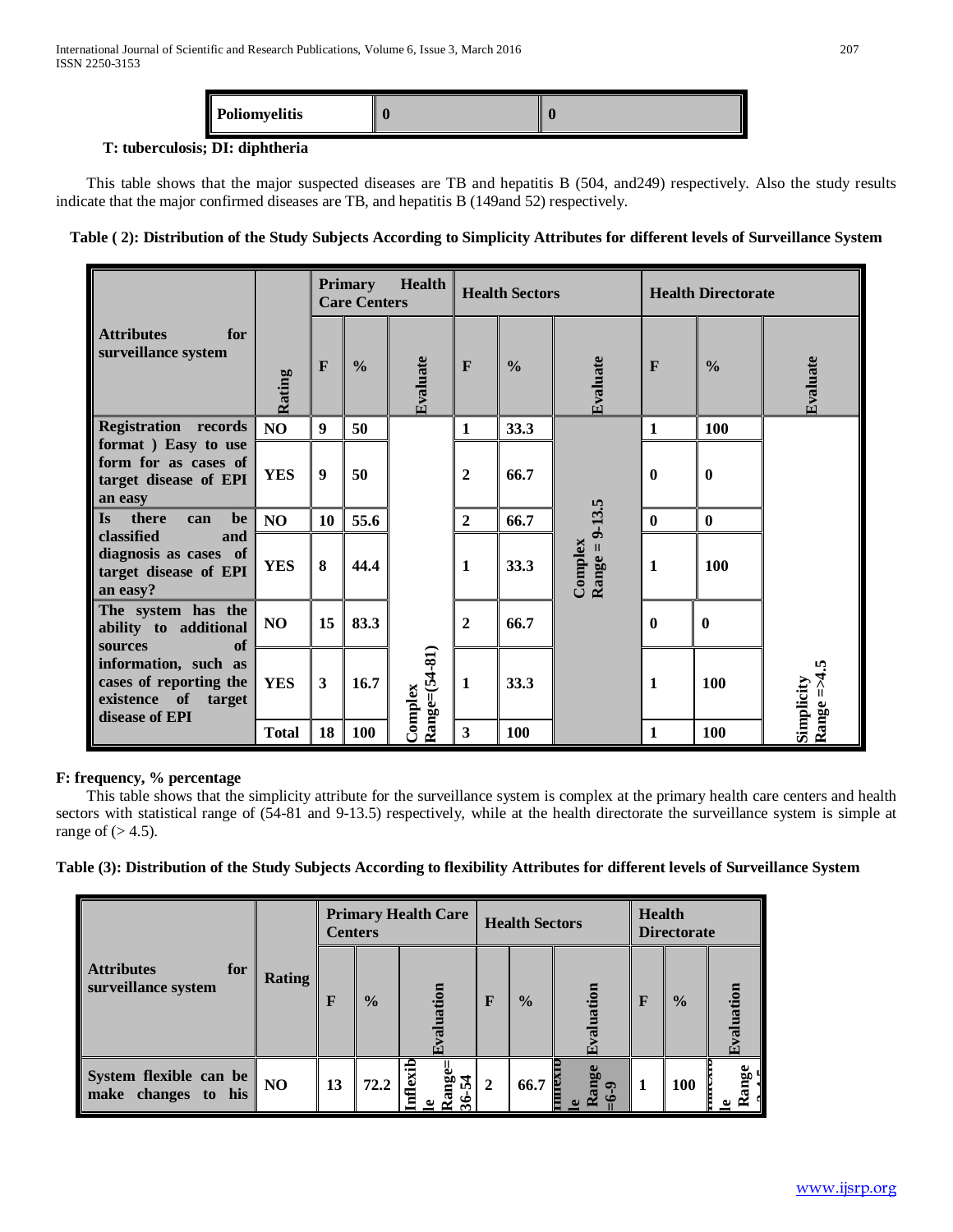| plan to suit the areas<br>subject to surveillance                                                                 | <b>YES</b>   | 5  | 27.8       |   | 33.3       | $\mathbf 0$  | 0          |  |
|-------------------------------------------------------------------------------------------------------------------|--------------|----|------------|---|------------|--------------|------------|--|
| The system has the                                                                                                | <b>NO</b>    | 13 | 72.2       | 2 | 66.7       | 1            | <b>100</b> |  |
| ability to additional<br>sources of information,<br>such<br><b>as</b><br>- of<br>cases<br>reporting the existence | <b>YES</b>   | 5  | 27.8       |   | 33.3       | $\mathbf{0}$ | o          |  |
| of target disease of EPI                                                                                          | <b>Total</b> | 18 | <b>100</b> | 3 | <b>100</b> | 1            | <b>100</b> |  |

### **F: frequency, % percentage**

 This table reveals that the flexibility attribute for the surveillance system is inflexible at the primary health care centers, health sectors, and health directorate at range of (>36-45, 6-9, &> 4.5) respectively.

#### **Table (4) Distribution of the Study Subjects According to Representative Attributes for Surveillance System to Health Directorate, Health Sectors**, **and Primary Health Care Centers**

|                   |                                                                               |                |                | <b>Care Center</b> | Primary Health                         |                         | <b>Health Sectors</b> |                                              |              |               | <b>Health Directorate</b>       |
|-------------------|-------------------------------------------------------------------------------|----------------|----------------|--------------------|----------------------------------------|-------------------------|-----------------------|----------------------------------------------|--------------|---------------|---------------------------------|
| <b>Attributes</b> | for<br>surveillance system                                                    | Ratin<br>g     | $\mathbf{F}$   | $\frac{0}{0}$      | Evaluation                             | F                       | $\frac{0}{0}$         | Evaluation                                   | $\mathbf{F}$ | $\frac{0}{0}$ | Evaluation                      |
| $1 -$             | <b>The</b><br>surveillance<br>system can be                                   | N <sub>O</sub> | 11             | 61.1               |                                        | $\overline{2}$          | 66.7                  |                                              | $\bf{0}$     | $\bf{0}$      |                                 |
|                   | represent<br>incidence<br>for<br>target disease<br>of EPI                     | <b>YES</b>     | $\overline{7}$ | 38.9               |                                        | $\mathbf{1}$            | 33.3                  |                                              | $\mathbf{1}$ | 100           |                                 |
| $2 -$             | <b>The</b><br>surveillance<br>system can be                                   | N <sub>O</sub> | 8              | 44.4               |                                        | $\overline{2}$          | 66.7                  |                                              | $\bf{0}$     | $\mathbf{0}$  |                                 |
|                   | represent<br>incidence<br>for<br>geographic are<br>target disease<br>of EPI   | <b>YES</b>     | 10             | 55.6               |                                        | $\mathbf{1}$            | 33.3                  |                                              | $\mathbf{1}$ | 100           |                                 |
| $3-$              | <b>The</b>                                                                    | NO             | 13             | 72.2               |                                        | 3                       | 100                   |                                              | $\bf{0}$     | $\mathbf{0}$  |                                 |
|                   | surveillance<br>system can be                                                 | <b>YES</b>     | 5              | 27.8               |                                        |                         |                       |                                              | $\mathbf{1}$ | 100           |                                 |
|                   | represent<br>epidemic<br>for<br>population<br>for<br>target<br>disease of EPI | <b>Total</b>   | 18             | 100                | <b>Jnrepresentative</b><br>Range=36-54 | $\overline{\mathbf{3}}$ | 100                   | <b>Jnrepresentative</b><br>$\rm{Range=}$ 6-9 | $\mathbf{1}$ | 100           | Representative<br>$Range = > 3$ |

#### **F: frequency, %: percentage**

 This table depicts that the representative attribute for the surveillance system is unrepresentative at the primary health care centers and health sectors with statistical range of (36-54 and 6-9) respectively, while at the health directorate the surveillance system is representative at range of  $(> 3)$ .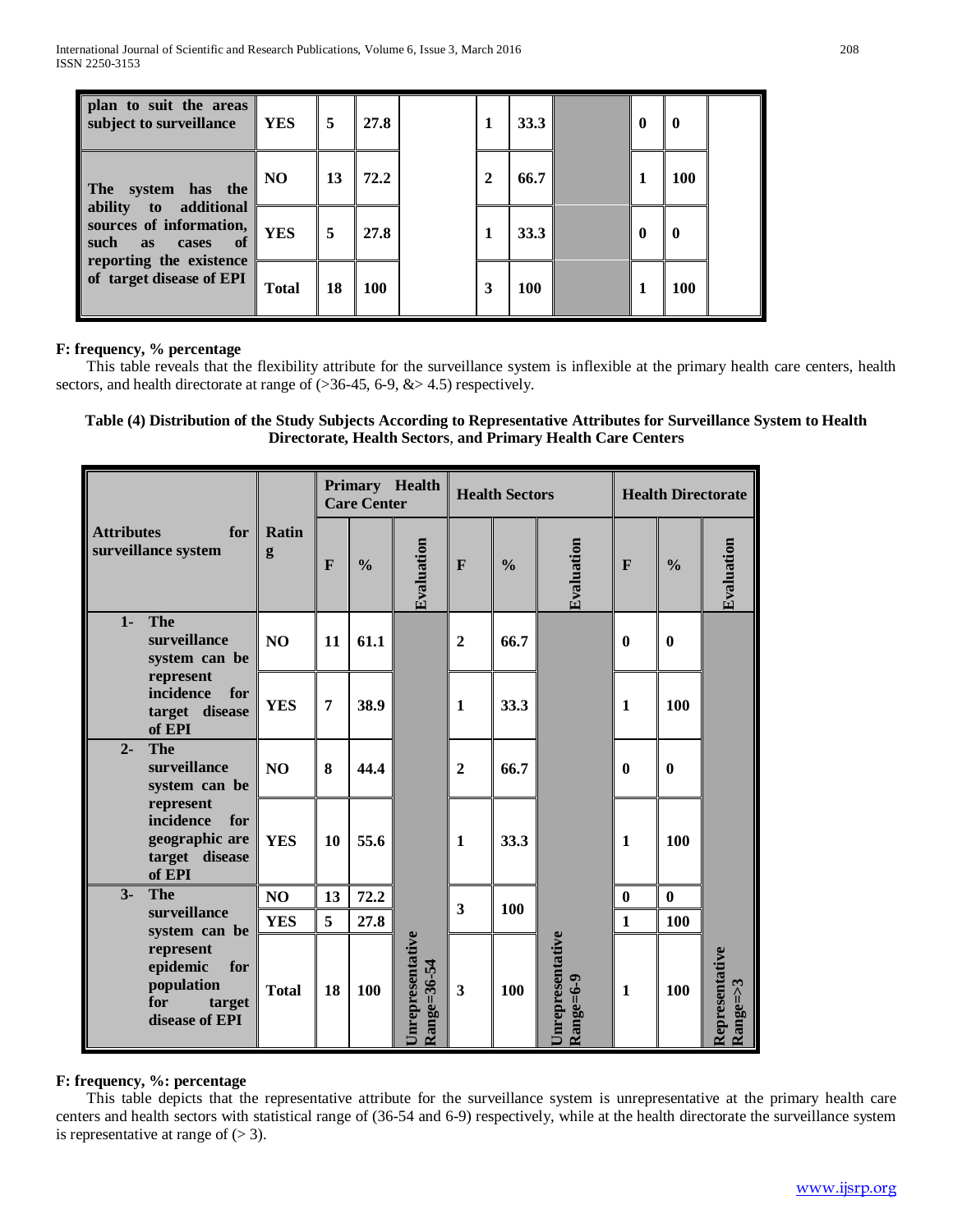| Table (5) Distribution of the Study Subjects According to Timeliness Attributes for Surveillance System to Health Directorate,<br><b>Health Sectors, and Primary Health Care Centers</b> |  |         |        |  |  |  |
|------------------------------------------------------------------------------------------------------------------------------------------------------------------------------------------|--|---------|--------|--|--|--|
|                                                                                                                                                                                          |  | Primary | Health |  |  |  |

|                                                                                                                                        |                         | <b>Primary</b> | <b>Care Center</b> | <b>Health</b>                    |                         | <b>Health Sectors</b> |                        | <b>Health Directorate</b> |               |                        |  |
|----------------------------------------------------------------------------------------------------------------------------------------|-------------------------|----------------|--------------------|----------------------------------|-------------------------|-----------------------|------------------------|---------------------------|---------------|------------------------|--|
| <b>Attributes</b><br>for<br>surveillance system                                                                                        | <b>Rating</b>           | $\mathbf{F}$   | $\frac{0}{0}$      | Cumulativ<br>Percent<br>$\omega$ | $\mathbf{F}$            | $\frac{0}{0}$         | Cumulativ<br>e Percent | F                         | $\frac{0}{0}$ | Cumulativ<br>e Percent |  |
| $\overline{4}$<br>Are<br>there<br>constraints and<br>delay in time<br>the<br><b>between</b>                                            | NO                      | 5              | 27.8               | 27.8                             | $\overline{3}$          | 100                   | 100                    | $\mathbf{1}$              | 100           | 100                    |  |
| system<br>steps<br>for tell about<br>an epidemic or<br>outbreak<br>and<br>control<br>the<br>disease<br>target<br>of EPI<br>in<br>2015? | <b>YES</b>              | 13             | 72.2               | 100                              | $\bf{0}$                | $\mathbf{0}$          | $\bf{0}$               | $\bf{0}$                  | $\bf{0}$      | $\bf{0}$               |  |
| $5-$<br>The number of                                                                                                                  | One<br>each<br>Weekly   | 17             | 94.4               | 94.4                             | $\overline{\mathbf{3}}$ | 3                     | <b>100</b>             | $\mathbf{1}$              | 100           | 100                    |  |
| weekly reports<br>sent in a timely<br>manner                                                                                           | Forth<br>each<br>weekly | $\mathbf{1}$   | 5.6                | 100                              | $\bf{0}$                | $\boldsymbol{0}$      | $\boldsymbol{0}$       | $\bf{0}$                  | $\mathbf{0}$  | $\boldsymbol{0}$       |  |
|                                                                                                                                        | <b>Total</b>            | 18             | 100                |                                  | $\overline{\mathbf{3}}$ | 100                   |                        | $\mathbf{1}$              | 100           |                        |  |

## **F: frequency, %: percentage**

 This table presents time attribute for the surveillance system is unstable system has emerged due to different and delay time of information collection so the highest percentage is (72.2%) in primary health care centers while system stable and don't delay time of data collection in health sectors and health directorate. Also (94.4%, 100%, and 100%) regarding to the number of weekly reports sent in a timely manner is one each week in primary health care centers, health sectors, and health directorate**.**

#### **Table (6) Distribution of the Study Subjects According to Acceptable Attributes for Surveillance System to Health Directorate, Primary Health Care Centers, and Health Sectors**

|                                                           |               | <b>Health</b><br><b>Primary</b><br><b>Care Center</b> |               |                              |                | <b>Health Sectors</b> |                                              | <b>Health Directorate</b> |               |                                          |  |
|-----------------------------------------------------------|---------------|-------------------------------------------------------|---------------|------------------------------|----------------|-----------------------|----------------------------------------------|---------------------------|---------------|------------------------------------------|--|
| <b>Attributes</b><br>for<br>surveillance system           | <b>Rating</b> | F                                                     | $\frac{0}{0}$ | Evaluation                   | $\mathbf{F}$   | $\frac{0}{0}$         | Evaluation                                   | F                         | $\frac{0}{0}$ | Evaluation                               |  |
| Is there accept data<br>generated<br>the<br>$\mathbf{by}$ | NO            | 6                                                     | 33.3          |                              | 1              | 33.3                  | 13.5                                         | $\bf{0}$                  | $\mathbf{0}$  | r.                                       |  |
| surveillance<br>system?                                   | <b>YES</b>    | 12                                                    | 66.7          | Un acceptable<br>Range=54-81 | $\overline{2}$ | 66.7                  | acceptable<br>$\rm{Range=9}$<br>$\mathbf{E}$ | $\mathbf{1}$              | <b>100</b>    | ₹<br>cceptable<br>$\mathbf{II}$<br>Range |  |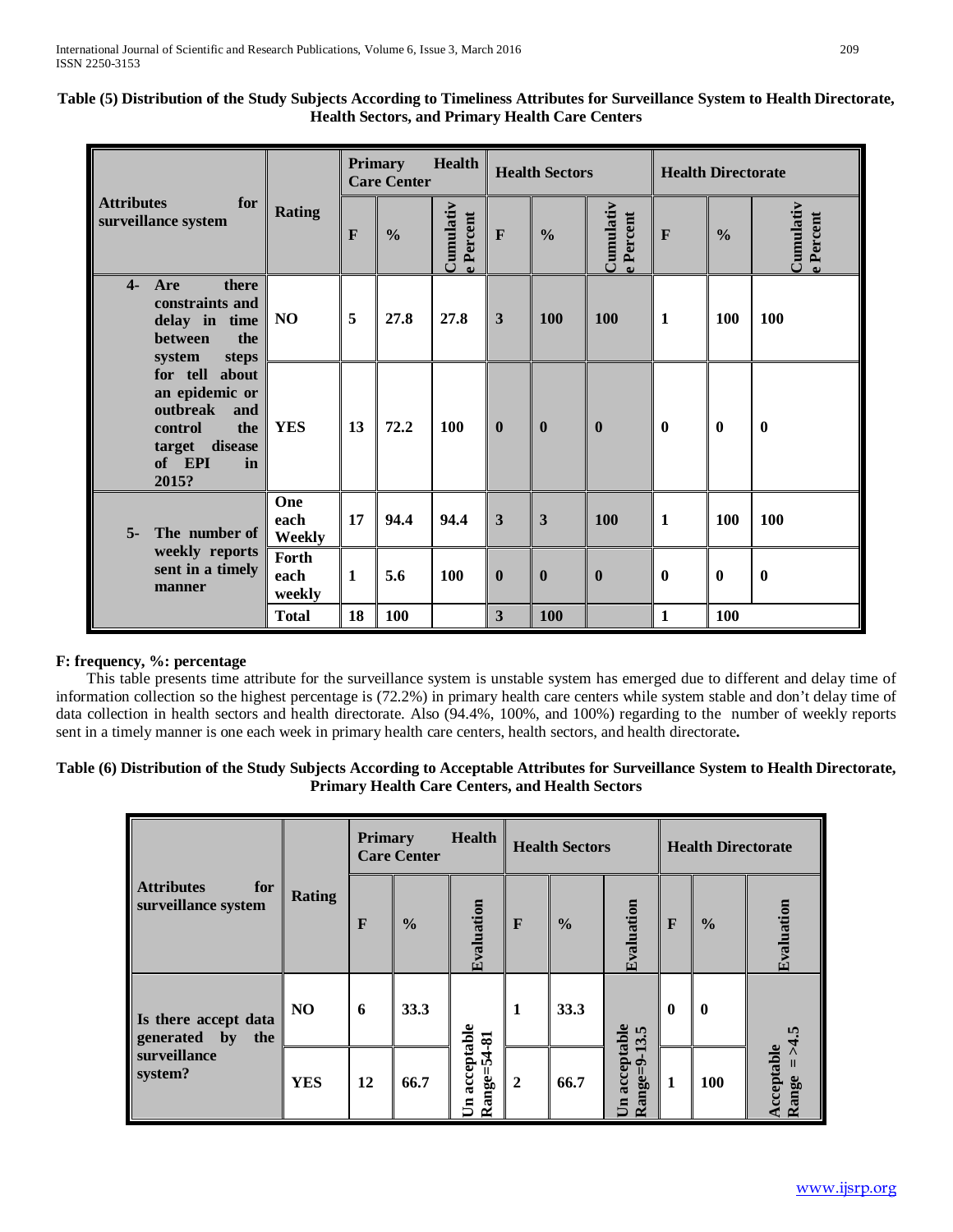| there<br>use the<br><b>Is</b><br>resulting<br>which<br>obtained from data | NO           | 8  | 44.4 | $\mathbf{2}$   | 66.7 | $\boldsymbol{0}$ | $\mathbf{0}$ |  |
|---------------------------------------------------------------------------|--------------|----|------|----------------|------|------------------|--------------|--|
| collected<br>through<br>surveillance<br>the<br>system?                    | <b>YES</b>   | 10 | 55.6 | $\mathbf{1}$   | 33.3 | 1                | <b>100</b>   |  |
| The data resulting<br>from the system is                                  | NO           | 15 | 83.3 | $\overline{2}$ | 66.7 | $\boldsymbol{0}$ | $\bf{0}$     |  |
| acceptance for the<br>employs of<br>the<br>surveillance<br>for            | <b>YES</b>   | 3  | 16.7 | $\mathbf{1}$   | 33.3 | 1                | <b>100</b>   |  |
| target disease of EPI                                                     | <b>Total</b> | 18 | 100  |                |      | $\mathbf{1}$     | <b>100</b>   |  |

#### **F: frequency, %: percentage**

 This table indicates that the acceptability attribute for the surveillance system is unacceptable at the primary health care centers and health sectors with statistical range of (54-81 and 9-13.5) respectively, while at the health directorate the surveillance system is acceptable at range of  $(>4.5)$ .

#### **Table ( 7): Distribution of the Study Subjects According to stability Attributes for different levels of Surveillance System**

| <b>Attributes</b><br>surveillance<br>for                                                       | Ratin          | <b>Center</b> |               | <b>Primary Health Care</b> |                  | <b>Health Sectors</b> |                    | <b>Health Directorate</b> |               |                        |  |
|------------------------------------------------------------------------------------------------|----------------|---------------|---------------|----------------------------|------------------|-----------------------|--------------------|---------------------------|---------------|------------------------|--|
| system                                                                                         | g              | F             | $\frac{0}{0}$ | <b>Evaluate</b>            | F                | $\frac{0}{0}$         | Evalua<br>te       | F                         | $\frac{0}{0}$ | <b>Evaluate</b>        |  |
| Is there the system is able to<br>collect, manage and provide<br>data from the non-delay about | N <sub>O</sub> | 8             | 44.4          |                            | $\boldsymbol{2}$ | 66.7                  |                    | $\mathbf 0$               | $\mathbf{0}$  |                        |  |
| occur health events for target<br>disease of EPI?                                              | <b>YES</b>     | 10            | 55.6          |                            | $\mathbf{1}$     | 33.3                  |                    | 1                         | 100           |                        |  |
|                                                                                                | N <sub>O</sub> | 11            | 66.1          |                            | $\mathbf{2}$     | 66.7                  |                    | $\mathbf{0}$              | $\mathbf{0}$  |                        |  |
| Is there the system is able to<br>operate at all times about<br>target disease of EPI?         | <b>YES</b>     | 7             | 38.8          | $36 - 54$                  | 1                | 33.3                  | $6-9$              |                           | 100           | ొ                      |  |
|                                                                                                | <b>Total</b>   | 18            | <b>100</b>    | Inactive<br>Range=         | 3                | 100                   | Inactive<br>Range= | $\mathbf{1}$              | 100           | Range<br><b>Active</b> |  |

 This table reveals that the stability attribute for the surveillance system is inactive at the primary health care centers and health sectors with statistical range of (36-54 and 6-9) respectively, while at the health directorate the surveillance system is active at range of  $(> 3)$ .

#### IV. DISCUSSION

 The major suspected diseases are tuberculosis and hepatitis B. Also the study results indicate that the major confirmed diseases are tuberculosis and the Hepatitis B at health directorate (Table 1). These results come along with that of <sup>(8)</sup> which mention that the confirm of Hepatitis B and TB is about 38 in Hawaii.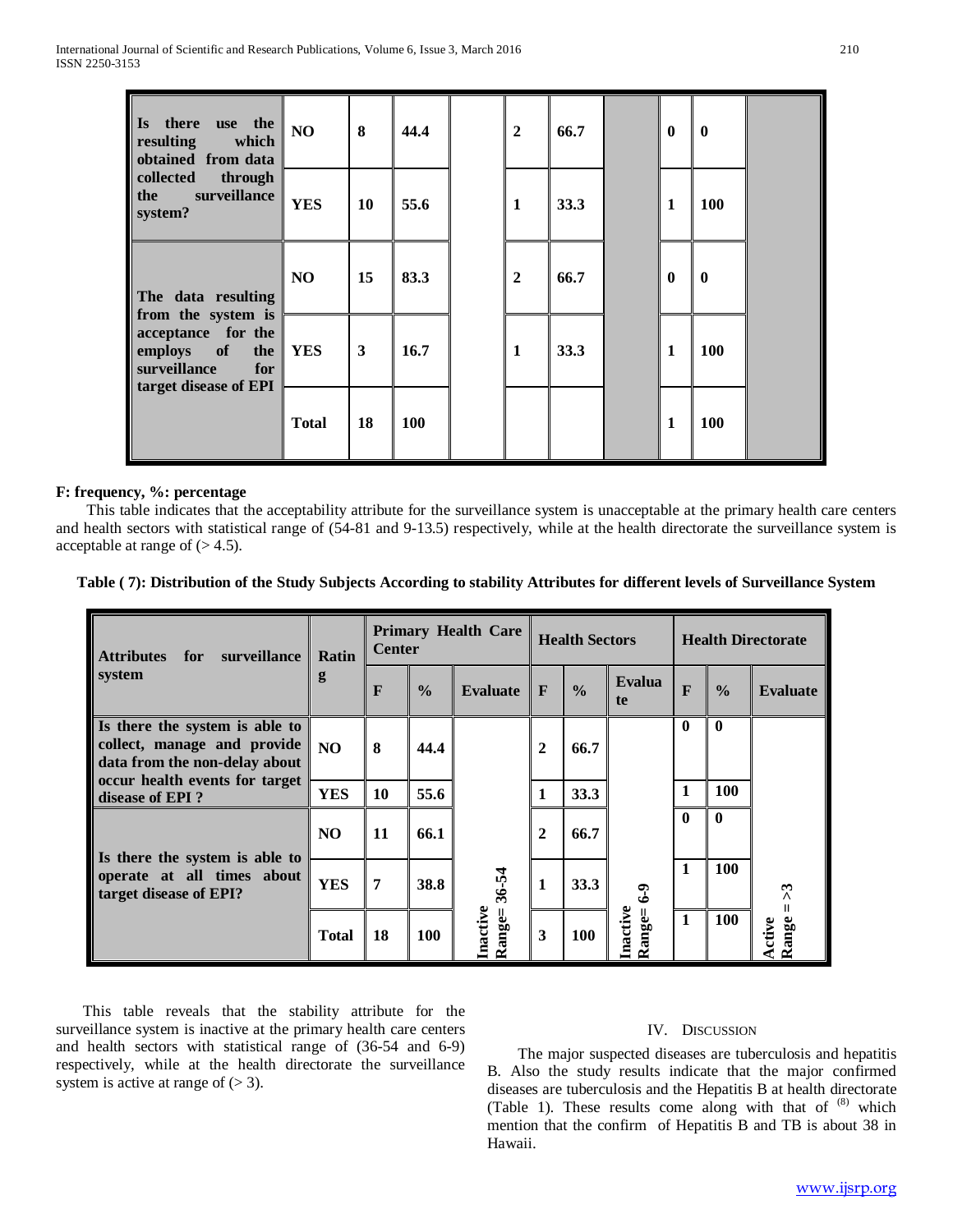Moreover, in study by  $(9)$  which include the cases of EPI in Babylon Province-Iraq which were Tuberculosis and hepatitis B remains from most popular health problem and confirm for EPI in Babylon province-Iraq is consistent with study finding.

 The simplicity of the system is determined through the evaluation of its components as being statistically examined. The analysis of the collected data indicates that the system is complex at primary health care centers, and health sectors, while it is simple in health directorate (Table 2). The results of the data analysis display that the simplicity of the system varies according to nature of the tasks and processes that take place within the system. In addition, these findings have emerged due to that the classification of EPI cases is difficult, and the system is unable to add additional sources of information, such as reporting the existence of target disease of EPI at primary health care centers and health sectors. These results are supported by  $(10)$  whofind that the target disease of EPI surveillance system is complex at all levels of surveillance system except health directorate and that there is difficulty in classification and diagnosis of target disease of EPI cases.

 The analysis of the collected data indicates that the system is inflexible at primary health care centers, health sectors, and health directorate (Table 3). The finding of the study present the surveillance system is flexibility which congruent with the findings from the studies by  $(11)$  in Pakistan; and  $(15)$  in Washington State. These studies indicate the flexibility as a surveillance system attribute for target disease of EPI, and find that the Surveillance System is inflexible at health care centers, health sectors, and health directorate. In addition, there is no up to dating and developing the planning and strategies to control and prevent target disease of EPI outbreak cases at all levels due to the policy that determine the responsibility of surveillance system unit and General Health Directorate in Ministry of Health. The study findings indicate that the system is unacceptable at primary health care centers and health sectors while, is acceptable at health directorate (Table 3).

The study findings are consistent with the study of  $(12)$  and  $(13)$ in Bikita District. These studies indicate that the surveillance system is unacceptable at local health level.

 The present study indicates that the system is unrepresentative at primary health care centers and health sectors but, the system is completely representative at health directorate (Table 4). The study findings are consistent with that of  $(14)$  who find that target disease of EPI Surveillance system, is unrepresentative at primary health care centers and health sectors. While, is representative at health directorate.

 The study results indicate don't delay at health sectors and directorate level through 7 days except primary health care centers present some delay between steps of surveillance system for control the target disease of EPI Table (5). These results coincide with the findings of study of  $(15)$  who find that the percentage of performance on basis of reporting is higher than the target level and don't delay between steps of surveillance system except at the primary health care centers.

 The study findings indicate that the system is unacceptable at primary health care centers and health sectors while, is acceptable at health directorate (table 6).

The study findings are consistent with the study of  $(16)$  and  $(17)$  in Bikita District. These studies indicate that the surveillance system is unacceptable at local health level.

 The results indicate variation of stability of the system between different levels. The participant in the study at health directorate make the surveillance system active in terms of the ability to collect, manage and provide data without delay. Contrary to the local and district level, the system is inactive that there is a slowdown in the system work and depict that the system is unable to provide dataset and the system is unable to operate at all times during the year at primary health care centers and health sectors (Table 7).

 The finding of the study on this point comes to match that of the study of  $(11)$  in Pakistan that indicates that the system is active at health directorate only. Also,  $(12)$  in South Africa find that target disease for EPI Surveillance System is inactive at district level and active at health directorate. These findings have emerged because that there is a deficient in materials and resources to complete the duties covered by surveillance system at the primary health care centers and health sectors.

#### V. RECOMMENDATIONS

 1. Further studies should be conducted to involve more governments in Iraq about the effectiveness of the surveillance system and to determine the factors that cause it is in affectivity.

 2. Encourage the academic personnel to be involved and participate in supporting the surveillance system through their studies and efforts in telling about the diseases according to the system of the surveillance system.

 3. Provide a research based solutions and a new discovered methods and programs to improve and maintain the surveillance system in Iraq.

 4. Reinforcement of the health facilities by specialized health manpower that have high scientific degree to make a periodic and accurate surveillance for the outbreaks and epidemic for communicable diseases.

 5. Statisticians may coordinate the monthly surveillance forms and use of electronic statistic program, such as EPIINFO and ICD10 in data analysis at all levels of surveillance system.

 6. Provide an appropriate logistic support and budget to serve the surveillance system in Iraq.

 7. Employ a mass media to increase the community awareness about the importance of the surveillance system and the importance of the participation in telling about the diseases.

 8. A periodic evaluation should be made for the surveillance system structure, process, and outcome to determine the strong and weakest point in surveillance system.

#### **REFERENCES**

- [1] Merrill, M.: Introduction to epidemiology, 5th edition, London. Jones and Bartlett Publisher, 2010, P.P.148-150.
- [2] Public health Agency of Canada (PHAC).: Skill enhancement for health surveillance, module 6: Introduction to public health surveillance,2006, p.78.
- [3] World Health Organization WHO.: Protocol for the Evaluation of Epidemiological Surveillance Systems, 1997, p.43-47 Available from: URL http://whqlibdoc.who.int//1997.